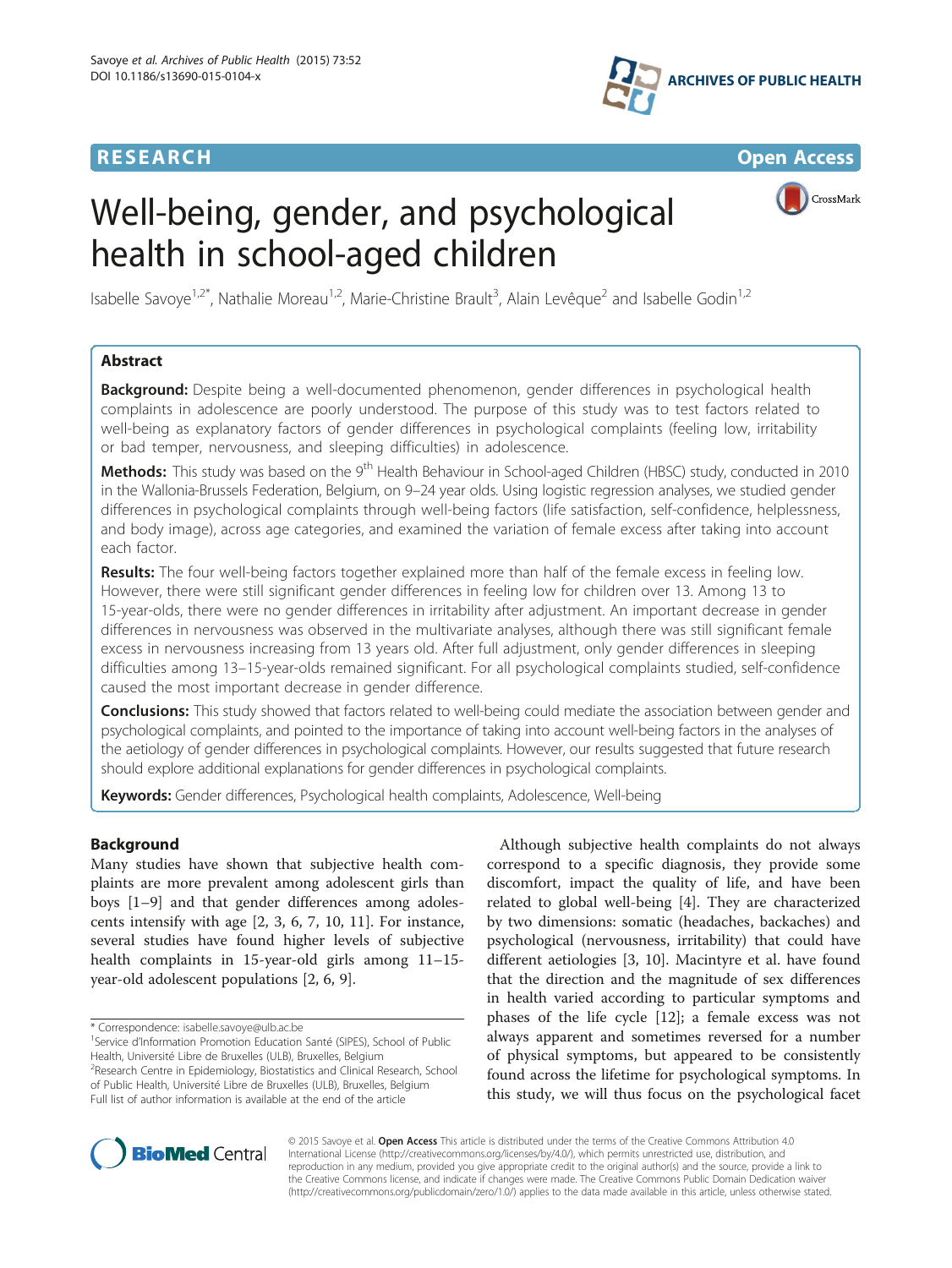of subjective health complaints included in the Health Behaviour in School-aged Children (HBSC) study, which includes feeling low, irritability or bad temper, nervousness, and sleeping difficulties.

Sweeting et al. have suggested that the excess of subjective health complaints reported by adolescent girls could be partly explained by a lower level of psychological well-being during adolescence [[13](#page-6-0)]. Indeed, girls are disadvantaged on measures related to well-being, such as self-confidence, self-esteem, happiness, and powerlessness compared to boys [[4](#page-6-0)]. These well-being factors have also been associated with subjective health complaints such as sleeping difficulties, tiredness, sore muscles, etc. among adolescents [\[4](#page-6-0), [14\]](#page-6-0). Therefore, the way that adolescents perceive themselves could explain the majority of gender differences in depressive symptoms [\[15\]](#page-6-0). Most research has studied the way in which various factors (demographic, family, school, peers, behaviours, etc.) influence health disorders separately for boys and girls [[1, 6](#page-6-0), [14, 16](#page-6-0)–[18\]](#page-6-0). But only a few studies have attempted to identify which factors related to well-being influence gender differences in psychological health symptoms.

In 2003, Rutter et al. [[19](#page-6-0)] reviewed the research strategies that may be employed to study the causal mechanisms underlying sex differences in psychopathology. They suggested that a mediation model could be of interest. Rather than being direct, the association between gender and psychopathology could be indirect through a potential explanatory factor, also called a mediator: gender would be associated with the mediator which in turn would be associated with the outcome (psychopathology). This means that the adjustment for this potential explanatory factor (the mediator) could contribute to the explanation of the gender differences in the health outcome.

This is also the method used by Sweeting et al. when studying female excess in psychosomatic symptoms in adolescence. In this study, Sweeting et al. [\[20\]](#page-6-0) have studied the contribution of a range of factors to female excess in headaches, stomach ache, dizziness, and depressed mood. Interestingly, they showed that adjusting for wellbeing (self-esteem, body image) and behavioural (current smoking, physical activity) factors largely explained the female excess in depressive mood. However, depressive mood was the only psychological component studied, and the analyses only included pupils aged 15 years old, which does not permit an examination of differences across the age range.

Other studies also indicated that gender differences in depression were eliminated after controlling for psychosocial variables [\[21\]](#page-6-0) or early adolescent challenges [\[22](#page-6-0)]. Takakura and Sakihara found that gender differences in depressive symptoms were eliminated after controlling for psychological variables such as life stresses, social support, health practices, self-esteem, and locus of control [\[23](#page-6-0)], suggesting that if girls had the same levels of these psychological factors as did boys, they would not report so many depressive symptoms.

The purpose of this study is to test four factors related to well-being (life satisfaction, self-confidence, helplessness, and body image) as explanatory factors of gender differences in psychological complaints (feeling low, irritability or bad temper, nervousness, and sleeping difficulties), among different age categories.

## Methods

## Study design

The HBSC study is a cross-national survey supervised by the WHO Regional Office for Europe, including countries and regions across Europe and North America. The survey collects data every four years on students' health and well-being, social environments, and health behaviours. The HBSC study took place in the Wallonia-Brussels Federation (FWB) in 1986 for the first time, and represents the French-speaking side of the Belgian part of the international study. The present study is based on the  $9<sup>th</sup>$  survey, conducted in 2010 in FWB by the SIPES Service (Service d'Information Prévention Education Santé) among students from the  $5<sup>th</sup>$  grade (elementary) to the last grade (secondary), which includes pupils from 9 to 24 years old.

The HBSC survey was conducted on a random sample stratified proportionally to the distribution by province and by school network of the school population. It is a two-step cluster design, with, first, a school selection, and second, a class selection. The sample is representative of schoolchildren from the FWB. Children responded anonymously to the questionnaire during class-time under teacher supervision.

In FWB, before the start of the investigation, the school networks authorities must provide us their approval to contact the schools. To do so, the school networks authorities have access to the questionnaires to be completed by the students and, if necessary, some questions may be edited or deleted. When the approval is obtained from the schools networks, schools are invited to participate to the study, but are free to participate or not. In 2010, the participation rate from the schools that responded to the request to participate was around 50 %. Overall, children and youths from 157 primary classrooms ( $5<sup>th</sup>$  and  $6<sup>th</sup>$  grade) and 513 secondary classrooms were interviewed. Of 10,710 completed questionnaires, 10,533 had available information on sex and age and could be retained for analysis. Students aged over 22 years ( $n = 17$ ) were excluded from the analyses, leading to a final sample of 10,516 pupils. More details about the methodology (e.g. sampling, data collection) are available in the FWB reports [[24](#page-7-0)–[26](#page-7-0)].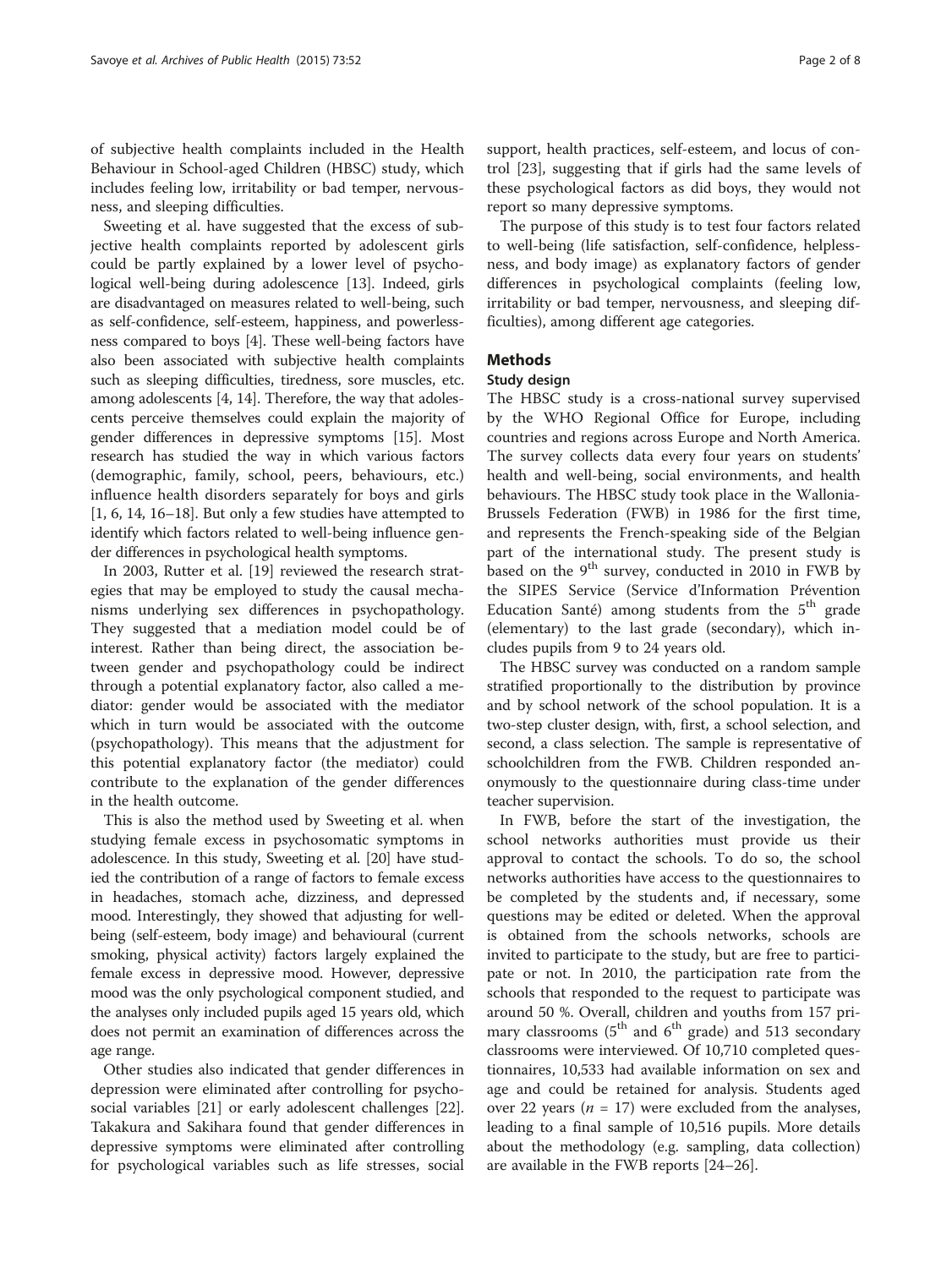## **Measures**

The HBSC questionnaire was firstly elaborated in English and then translated into the respective languages by the national or regional teams. A back translation into English was performed by an independent translator and validated by the international coordinator to ensure the comparability between countries and regions.

The HBSC survey asks youth to report on four psychological health complaints: feeling low, irritability or bad temper, nervousness and sleeping difficulties. The questions ask how frequently during the last 6 months the symptom occurred (rarely or never, about every month, about every week, more than once a week, about every  $day$ ). Following similar categorisation in many international reports and studies [\[2](#page-6-0), [4](#page-6-0), [9,](#page-6-0) [27](#page-7-0)], each psychological health complaint was dichotomised, and considered as recurrent if reported more than once a week (about every day, more than once a week vs. about every week, about every month, rarely or never).

The well-being related factors included in this study were life satisfaction, self-confidence, helplessness, and body image. Life satisfaction is an evaluation of the quality of life and an important aspect of well-being [\[28\]](#page-7-0). It was obtained with the Cantril ladder that asks the child to quote his life satisfaction on a scale from 0 to 10 (0 being the worst possible life and 10 the best possible life). As in other studies [\[2, 9](#page-6-0), [24, 29\]](#page-7-0), the variable was dichotomised according to low  $(0-5)$  and *normal-high*  $(6-10)$  life satisfaction. Self-confidence and helplessness were measured by the following questions: 'How often do you feel confident about yourself?' and 'How often do you feel helpless?' Responses were dichotomised: always/ often and sometimes/rarely/never [[24](#page-7-0), [25\]](#page-7-0). Finally, the body image was assessed by asking children how they perceive their bodies. Response options were categorised as follows: much/a bit too fat and much/a bit too thin/alright [[2](#page-6-0), [9\]](#page-6-0).

In order to assess developmental patterns of gender differences in psychological complaints, we categorised age into four groups: 9 to 12 years old (end of elementary school), 13 to 15 years old (beginning of high-school/puberty), 16 to 18 years old (mid/late adolescence), and 19 to 22 years old (end of adolescence/beginning of adulthood).

## Statistical analysis

To explain gender differences in psychological complaints through well-being factors, we followed the three steps recommended by Rutter et al. [\[19](#page-6-0)] to consider a factor as a mediator: the first step aims to test the association between gender and the factor, the second step is to test the association between the factor and the health measure, and the last step tests for the association between gender and the health measures including the factor within the analysis. If the factor is associated with both gender and the health

outcome, it could mediate the gender difference in that health outcome. This means that the adjustment for this potential explanatory factor could eliminate or reduce the association between gender and the health outcome.

Therefore, we hypothesised that the well-being factors were associated with gender on the one hand and with psychological complaints on the other hand. Well-being factors among girls were compared to those among boys using Pearson chi-squared tests. Logistic regression analyses were performed to estimate odds ratios (OR) and their 95 % confidence intervals of reporting each psychological health complaint more than once a week for well-being factors.

To study gender differences in psychological complaints through well-being factors, logistic regression analyses were performed. First, odds ratios and their 95 % confidence intervals of the female excess for each psychological health complaint were obtained from univariate logistic regression analyses. Odds ratios of the female excess were then calculated after adjusting for each potential explanatory factor separately. Finally, multivariate models were produced, which were adjusted for all factors together.

To better appreciate the indirect effect of gender on psychological complaints through well-being factors, the variation of the female excess after taking into account each factor/all factors was calculated, representing the proportion of the gender difference explained by the/all factor(s). The proportion of the gender difference variation in psychological health complaints explained by the well-being factor was calculated as follows:  $[1-[(OR_{ajusted}-1)/(OR_{univariate}-1)]*100$  [\[20](#page-6-0)].

Because of the well-known interaction between gender and age [[2](#page-6-0), [3](#page-6-0), [6, 7, 10](#page-6-0), [11\]](#page-6-0), all analyses were performed separately for age-groups. The Hosmer-Lemeshow test for goodness of fit was performed for all logistic regression models and potential problems of collinearity were checked. All analyses were performed using STATA version 12 (College Station, TX: StataCorp LP).

## Results

Among the 10 516 questionnaires retained for study, there were 1 538 girls and 1 490 boys aged from 9 to 12 years old, 1 808 girls and 1 762 boys aged from 13 to 15 years old, 1 685 girls and 1 480 boys aged from 16 to 18 years old, and 353 girls and 400 boys aged from 19 to 22 years old. The proportion of adolescent girls reporting feeling low or having sleeping difficulties was significantly higher compared to boys, for all age categories (Table [1](#page-3-0)). Significant gender differences appeared from 13 to 15 years old for irritability and nervousness.

Following the three steps recommended by Rutter et al. [[19\]](#page-6-0), the distribution of the well-being factors by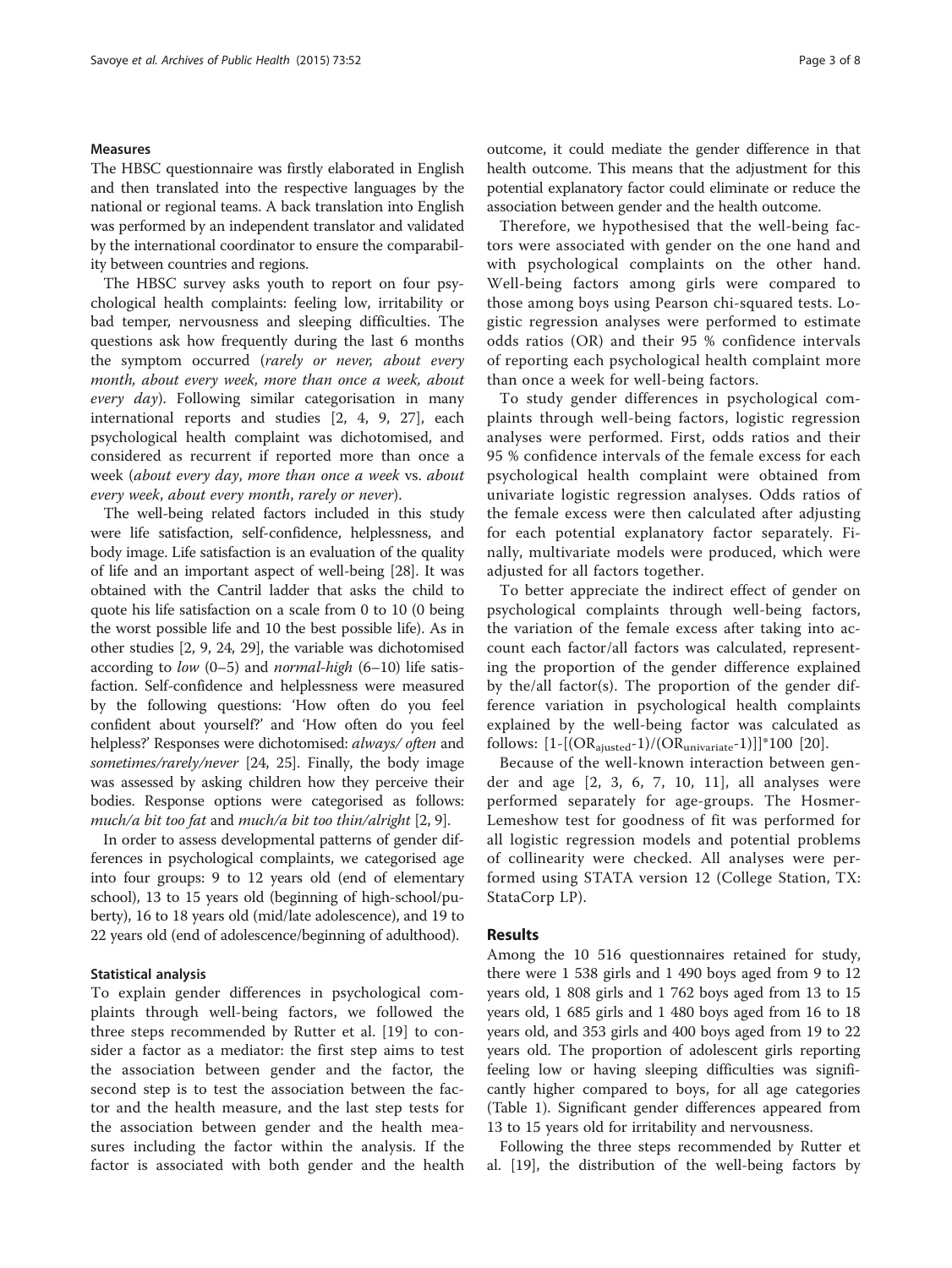<span id="page-3-0"></span>

|  | Table 1 Description of boys and girls reporting each psychological complaint by age (Chi-squared test) |  |  |  |  |  |  |  |  |  |
|--|--------------------------------------------------------------------------------------------------------|--|--|--|--|--|--|--|--|--|
|--|--------------------------------------------------------------------------------------------------------|--|--|--|--|--|--|--|--|--|

|                         | $9 - 12$ |      |       |      | $13 - 15$ |      |      |       | $16 - 18$ |     |             |      |       | $19 - 22$ |     |      |      |       |      |     |
|-------------------------|----------|------|-------|------|-----------|------|------|-------|-----------|-----|-------------|------|-------|-----------|-----|------|------|-------|------|-----|
| Psychological           | Boys     |      | Girls |      | D         | Boys |      | Girls |           | D   | <b>Boys</b> |      | Girls |           | р   | Boys |      | Girls |      | р   |
| complaint               | n        | %    | n     | $\%$ |           | n    | %    | n     | $\%$      |     | n           | %    | n     | $\%$      |     | n    | $\%$ | n     | $\%$ |     |
| Feeling low             | 1414     | 100  | 1474  | 100  |           | 1625 | 100  | 728   | 100       |     | 1391        | 100  | 1636  | 100       |     | 374  | 100  | 346   | 100  |     |
| >1/week                 | 130.     | 9.2  | 196   | 13.3 | $***$     | 188  | 11.6 | 362   | 21.0      | *** | 176         | 12.7 | 384   | 23.5      | *** | 48   | 12.8 | 83    | 24.0 | *** |
| Irritability/bad temper | 1411     | 100  | 1464  | 100  |           | 1628 | 100  | 1729  | 100       |     | 1385        | 100  | 1636  | 100       |     | 378  | 100  | 343   | 100  |     |
| >1/week                 | 215      | 15.2 | 249   | 17.0 | <b>NS</b> | 305  | 18.7 | 450   | 26.0      | *** | 287         | 20.7 | 494   | 30.2      | *** | 81   | 21.4 | 116   | 33.8 | *** |
| Nervousness             | 1408     | 100  | 1457  | 100  |           | 1619 | 100  | 1723  | 100       |     | 1400        | 100  | 1637  | 100       |     | 378  | 100  | 343   | 100  |     |
| >1/week                 | 256      | 18.2 | 276   | 18.9 | <b>NS</b> | 332  | 20.5 | 523   | 30.4      | *** | 334         | 23.9 | 579   | 35.4      | *** | 97   | 25.7 | 154   | 44.9 | *** |
| Sleeping difficulties   | 1419     | 100  | 1475  | 100  |           | 1630 | 100  | 1734  | 100       |     | 1392        | 100. | 1647  | 100       |     | 378  | 100  | 344   | 100  |     |
| >1/week                 | 405      | 28.5 | 495   | 33.6 | $***$     | 406  | 24.9 | 622   | 35.9      | *** | 364         | 26.2 | 531   | 32.2      | *** | 116  | 30.7 | 130   | 37.8 | $*$ |

\*\*\*:  $p$  <0.001, \*\*:  $p$  <0.01, \*:  $p$  <0.05, NS: non significant

gender and the associations between well-being factors and psychological health symptoms were studied across age groups. Our results showed a significant disadvantage for girls compared to boys in life satisfaction, selfconfidence, helplessness, and body image at all ages, and showed significant associations between each well-being factor and psychological health symptoms (except for body image on feeling low and sleeping difficulties and for helplessness on sleeping difficulties among the 19 to 22-year-old pupils) (data not shown). This suggested that well-being factors constitute potential explanatory factors that could explain partially or totally the association between gender and psychological complaints. Therefore, their impact on gender differences in psychological complaints was studied in logistic regression analyses.

Table [2](#page-4-0) shows the odds ratios of the female excess for each psychological complaint using univariate and multivariate analyses after adjusting for potential explanatory factors, separately and together. The proportions of the OR decrease, after adjustment, are also presented.

The results showed a decrease in gender differences in feeling low after adjusting for each well-being factor separately. Among those, lack of self-confidence (up to 63 % in 16–18-year-old pupils) and helplessness (up to 48 % in 19–22-year-old pupils) explained most of the decrease in gender difference. After all well-being factors were controlled for, the gender difference in feeling low decreased more than 50 %, except for the 19–22-year-olds (42 %), meaning that those four factors explained together more than half of the female excess in this psychological symptom. However, gender differences in feeling low remained significant from 13 years old.

Self-confidence also caused the most important decrease in gender differences in irritability. Among the 13–15-year-olds, there was no longer a gender difference in irritability after adjustment for all well-being factors, which explained 75 % of the gender difference in irritability. The gender difference decrease was about 63 % in the 16–18-year-olds and 41 % in the 19–12-year-olds, and was at the limit of significance after the adjustment.

The impact of these well-being factors was somewhat similar for gender differences in nervousness although a little less important than for irritability. In all age groups, an OR decrease was observed after controlling for the four well-being factors; the greatest decrease was for the 13–15-year-olds (65 %), although there was still a significant female excess in nervousness in this age group. As with feeling low and irritability, it was self-confidence that had the major impact on gender difference (up to 45 % in 13–15-year-olds).

Well-being factors explained a major part of the female excess in sleeping difficulties. Again, lack of selfconfidence causes most of the decrease in gender difference (up to 62 % in 16–18-year-old pupils). While there was a significant female excess in sleeping difficulties among all ages in univariate analyses, gender differences in sleeping difficulties remained significant only among 13–15-year-olds after adjustment for all well-being factors. Altogether, well-being factors explained more than 50 % of the female excess in sleeping difficulties (58 % for 9–12, 54 % for 13–15, and 65 % for 16–18), except for 19–22-year-olds (30 %).

For the 4 psychological health complaints studied, selfconfidence was the factor that had the greatest influence on gender differences.

The variation of the female excess after adjusting for factors related to well-being permitted a better appreciation of their impact on gender differences in psychological health complaints across ages (Table [2\)](#page-4-0). For feeling low, the impact of adjusting for well-being factors on gender differences seemed to increase from the 9–12 year-olds to the 16–18-year-olds and to be less important among the 19–22-year-olds. However, the impact of adjusting for well-being factors (separately or together) on gender differences in irritability and nervousness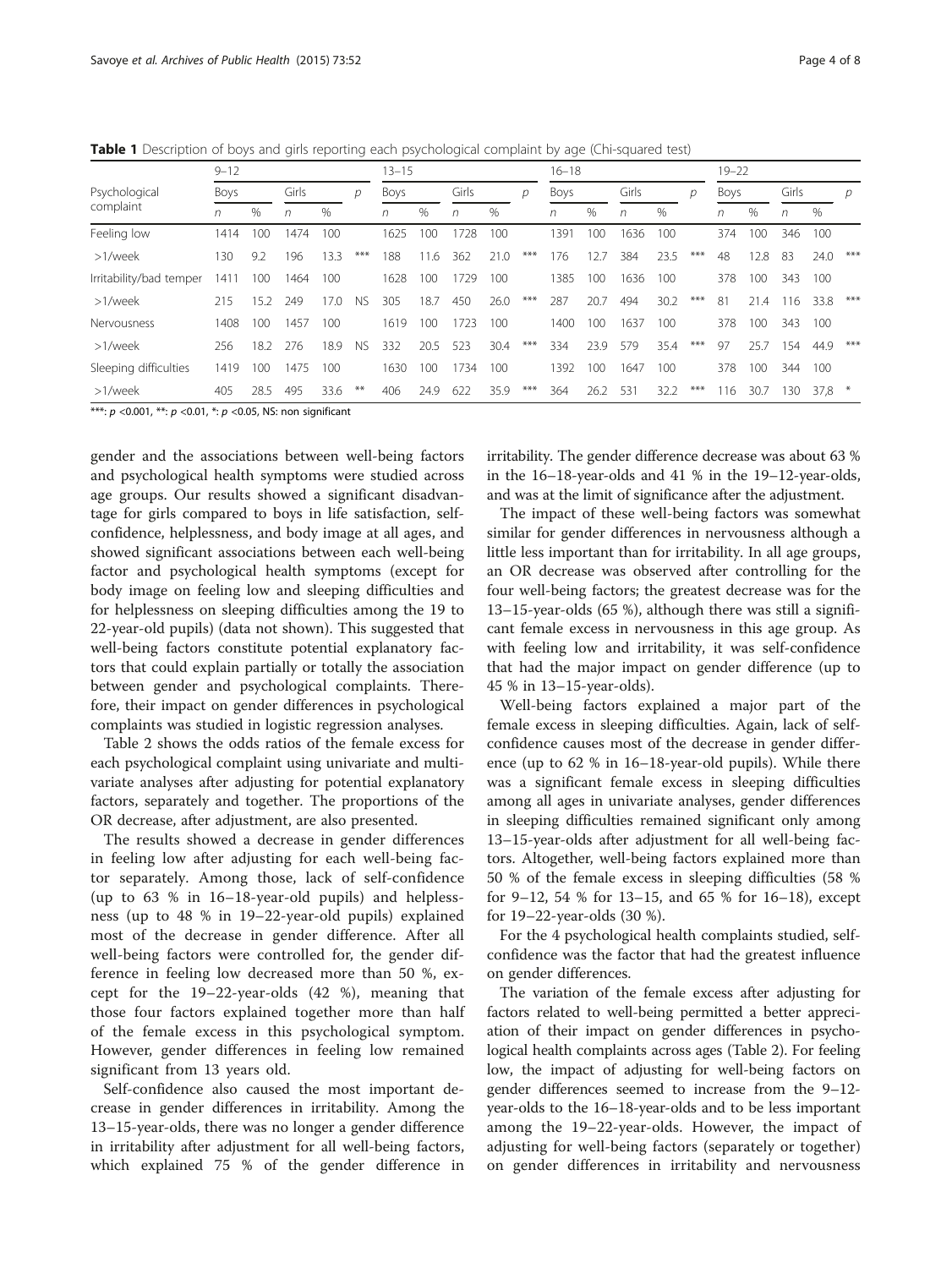|                                  | $9 - 12$               |                 | $13 - 15$           |              | $16 - 18$           |           | $19 - 22$           |                |  |
|----------------------------------|------------------------|-----------------|---------------------|--------------|---------------------|-----------|---------------------|----------------|--|
|                                  | OR (95 % CI)           | $\%^{\text{e}}$ | OR (95 % CI)        | $\%^{\rm e}$ | OR (95 % CI)        | $\% ^{e}$ | OR (95 % CI)        | $\%^{\rm e}$   |  |
| FEELING LOW                      |                        |                 |                     |              |                     |           |                     |                |  |
| Gender (girls vs. boys)          | 1.51 (1.20-1.82)       |                 | $2.03(1.67 - 2.45)$ |              | 2.12 (1.74-2.57)    |           | $2.14(1.45 - 3.17)$ |                |  |
| Adjusted for:                    |                        |                 |                     |              |                     |           |                     |                |  |
| Life satisfaction <sup>a</sup>   | $1.43(1.11 - 1.83)$    | 16 %            | $1.86(1.51 - 2.29)$ | 17 %         | $2.06(1.67 - 2.54)$ | 5 %       | 2.12 (1.38-3.26)    | 2 %            |  |
| Self-confidence <sup>b</sup>     | $1.27(0.99 - 1.61)$    | 47 %            | $1.51(1.24 - 1.85)$ | 50 %         | $1.42(1.15 - 1.75)$ | 63 %      | $1.69(1.12 - 2.53)$ | 39 %           |  |
| Helplessness <sup>c</sup>        | $1.35(1.07 - 1.72)$    | 31 %            | 1.70 (1.39-2.07)    | 32 %         | $1.75(1.43 - 2.14)$ | 33 %      | 1.59 (1.05-2.40)    | 48 %           |  |
| Body image <sup>d</sup>          | $1.46(1.16 - 1.86)$    | 10 %            | $1.90(1.56 - 2.31)$ | 13 %         | $1.85(1.51 - 2.26)$ | 24 %      | $2.11(1.41 - 3.15)$ | 3 %            |  |
| All 4 well-being-related factors | $1.20(0.93 - 1.56)$    | 61 %            | 1.42 (1.14-1.78)    | 59 %         | 1.32 (1.05-1.66)    | 71 %      | $1.66(1.05 - 2.63)$ | 42 %           |  |
| IRRITABILITY/BAD TEMPER          |                        |                 |                     |              |                     |           |                     |                |  |
| Gender (girls vs. boys)          | $1.14(0.93 - 1.39)$    |                 | 1.53 (1.29-1.80)    |              | $1.65(1.40-1.96)$   |           | $1.87(1.34 - 2.61)$ |                |  |
| Adjusted for:                    |                        |                 |                     |              |                     |           |                     |                |  |
| Life satisfaction                | $1.05(0.85 - 1.30)$    | $\sqrt{2}$      | $1.40(1.18 - 1.66)$ | 25 %         | 1.59 (1.33-1.89)    | 9 %       | $1.85(1.31 - 2.60)$ | 3 %            |  |
| Self-confidence                  | $0.94(0.76 - 1.16)$    | $\sqrt{2}$      | $1.25(1.05 - 1.48)$ | 53 %         | $1.35(1.13 - 1.62)$ | 46 %      | $1.61(1.14 - 2.27)$ | 30 %           |  |
| Helplessness                     | $1.02 (0.83 - 1.26)$   | $\sqrt{2}$      | $1.34(1.13 - 1.59)$ | 36 %         | 1.43 (1.20-1.70)    | 34 %      | $1.63(1.15 - 2.30)$ | 28 %           |  |
| Body image                       | $1.10(0.90 - 1.34)$    | $\sqrt{2}$      | 1.41 (1.19-1.67)    | 23 %         | 1.52 (1.28-1.81)    | 20 %      | 1.75 (1.25-2.47)    | 14 %           |  |
| All 4 well-being-related factors | $0.88$ $(0.71 - 1.10)$ | $\sqrt{2}$      | $1.13(0.94 - 1.36)$ | 75 %         | $1.24(1.03 - 1.50)$ | 63 %      | $1.51(1.05 - 2.17)$ | 41 %           |  |
| <b>NERVOUSNESS</b>               |                        |                 |                     |              |                     |           |                     |                |  |
| Gender (girls vs. boys)          | $1.05(0.87 - 1.27)$    |                 | 1.69 (1.44-1.98)    |              | 1.75 (1.49-2.05)    |           | $2.36(1.72 - 3.23)$ |                |  |
| Adjusted for:                    |                        |                 |                     |              |                     |           |                     |                |  |
| Life satisfaction                | $1.00(0.82 - 1.22)$    | $\sqrt{2}$      | $1.52(1.29 - 1.80)$ | 25 %         | $1.67(1.41 - 1.96)$ | 11 %      | $2.38(1.72 - 3.28)$ | $\overline{1}$ |  |
| Self-confidence                  | $0.90(0.74 - 1.09)$    | $\sqrt{2}$      | $1.38(1.17-1.63)$   | 45 %         | 1.46 (1.23-1.72)    | 39 %      | 2.00 (1.45-2.77)    | 26 %           |  |
| Helplessness                     | $0.96(0.79 - 1.17)$    | $\sqrt{2}$      | $1.48(1.26 - 1.74)$ | 30 %         | $1.57(1.33 - 1.75)$ | 24 %      | $2.08(1.51 - 2.88)$ | 21 %           |  |
| Body image                       | $1.03(0.85 - 1.24)$    | $\sqrt{2}$      | $1.60(1.36 - 1.88)$ | 13 %         | 1.68 (1.42-1.98)    | 9 %       | $2.26(1.64 - 3.12)$ | 7 %            |  |
| All 4 well-being-related factors | $0.85(0.69 - 1.04)$    | $\sqrt{2}$      | 1.24 (1.04-1.48)    | 65 %         | $1.40(1.17 - 1.67)$ | 47 %      | 1.98 (1.40-2.78)    | 28 %           |  |
| SLEEPING DIFFICULTIES            |                        |                 |                     |              |                     |           |                     |                |  |
| Gender (girls vs. boys)          | 1.26 (1.08-1.48)       |                 | $1.69(1.45 - 1.96)$ |              | $1.34(1.15 - 1.57)$ |           | $1.37(1.01 - 1.87)$ |                |  |
| Adjusted for:                    |                        |                 |                     |              |                     |           |                     |                |  |
| Life satisfaction                | 1.22 (1.04-1.44)       | 15 %            | 1.56 (1.34-1.82)    | 19 %         | $1.32(1.12 - 1.56)$ | 6 %       | 1.34 (0.98-1.84)    | 8 %            |  |
| Self-confidence                  | $1.13(0.96 - 1.33)$    | 50 %            | $1.44(1.24 - 1.69)$ | 36 %         | $1.13(0.95 - 1.34)$ | 62 %      | $1.21(0.88 - 1.67)$ | 43 %           |  |
| Helplessness                     | $1.19(1.02 - 1.40)$    | 27 %            | $1.52(1.30-1.77)$   | 25 %         | $1.24(1.05 - 1.45)$ | 29 %      | 1.31 (0.95-1.79)    | 16 %           |  |
| Body image                       | $1.24(1.06 - 1.46)$    | 8 %             | $1.58(1.36 - 1.84)$ | 16 %         | $1.26(1.07 - 1.49)$ | 24 %      | 1.35 (0.99-1.86)    | 5 %            |  |
| All 4 well-being-related factors | $1.11(0.93 - 1.31)$    | 58 %            | $1.32(1.12 - 1.55)$ | 54 %         | 1.12 (0.93-1.33)    | 65 %      | 1.26 (0.90-1.77)    | 30 %           |  |

<span id="page-4-0"></span>Table 2 Regression analysis: odds ratios of female excess for health measures

<sup>a</sup>Low vs. Normal/High

b Sometimes/rarely/never vs. Always/often

c Always/often vs. Sometimes/rarely/never

d Much/a bit too fat vs. Much/a bit too thin/alright

eProportion of the gender difference in psychological complaints explained by the factor

/The proportion was not calculated since gender difference in that psychological complaint was not significant in univariate analyses

decreased across age categories, and there was no particular trend of the impact of adjusting for well-being factors on gender differences in sleeping difficulties. For all psychological complaints studied, the adjustment for well-being factors seemed to have a minor impact among the 19–22-year-olds compared to the other age groups.

## **Discussion**

The objective of this study was to test four factors related to well-being (life satisfaction, self-confidence, helplessness, and body image) as explanatory factors of gender differences in psychological complaints (feeling low, irritability or bad temper, nervousness, and sleeping difficulties), among different age categories.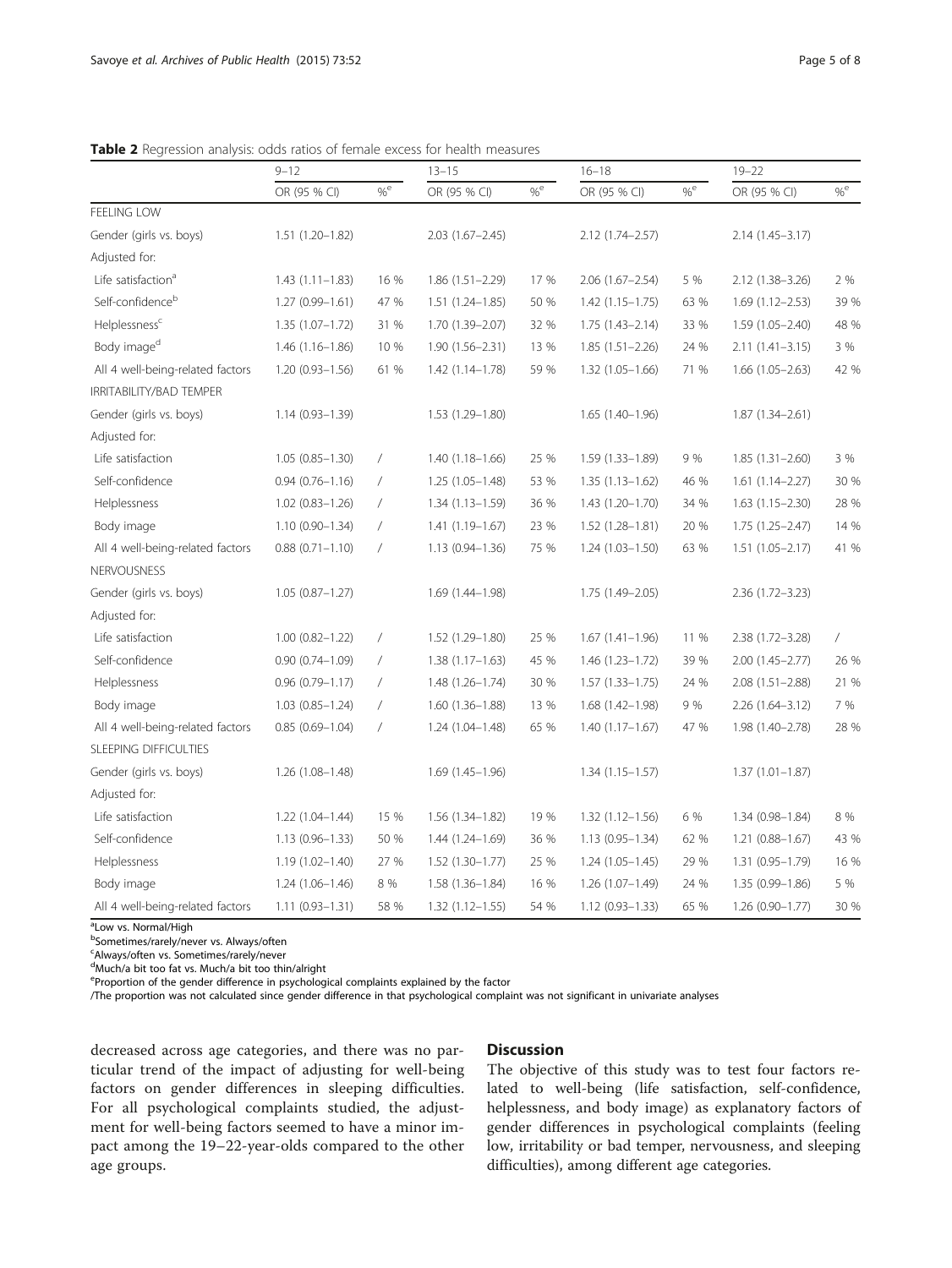In order to test for a mediation effect, we tested if well-being factors were associated with gender on the one hand and with psychological complaints on the other hand. The results showed that the four well-being factors (life satisfaction, self-confidence, helplessness, and body image) were associated with gender (with a disadvantage for girls) and with each psychological symptom; they therefore constitute potential explanatory factors that could mediate gender differences in psychological complaints.

The reduction (or elimination) of gender differences in psychological symptoms after controlling for these potential explanatory factors was therefore examined. Analyses showed a large reduction of gender differences in psychological complaints after the adjustment. After the well-being factors were controlled for, gender differences seemed to appear later in adolescence, in relation to feeling low and nervousness for the 13–15-year-olds and in relation to irritability for the 16–18-year-olds. A female excess in sleeping difficulties remained significant only for the 13–15-year-olds. Among the four well-being factors, self-confidence caused the greatest reduction of gender differences in psychological complaints. The impact of these well-being factors seemed to be more important among the 13–15 and the 16–18-year-olds.

## Importance of gender

Consistent with our findings, gender differences in some factors related to well-being, such as life satisfaction [[29](#page-7-0)], self-confidence [\[17\]](#page-6-0), or body image [[30](#page-7-0)], with a disadvantage for girls have been reported by previous studies.

Furthermore, gender differences in psychological complaints are well-documented [\[1](#page-6-0), [3, 6, 7, 20\]](#page-6-0). A crossnational study in Europe and North America showed different patterns leading to an increase of gender differences with age [\[7](#page-6-0)]. For low feeling, irritability, and nervousness, the increasing gender difference resulted from a strong increase in girls reporting these symptoms across age groups, while for sleeping difficulties the increasing gender difference was due to a decrease in this symptom for boys. This is consistent with our findings, except that our results showed no specific age-related pattern for sleeping difficulties.

## Association between well-being factors and psychological complaints

The relation between well-being factors and health has also been studied previously. Piko et al. examined potential protective factors operating in three contextual domains (parental, school-related, and individual) and revealed that individual level variables (i.e. life satisfaction and optimism) were important predictors of adolescent depressive symptomatology [\[31\]](#page-7-0). One study showed that self-confidence predicted good health for the next

two years among boys [[17\]](#page-6-0). The 2010 HBSC study in FWB showed that happiness was more frequent among young people who reported few health complaints [[25](#page-7-0)].

## Gender differences in psychological complaints explained by well-being factors

Eiser et al. [\[14\]](#page-6-0) have found that gender differences in physical and psychological symptom reporting strongly decreased after taking into account self-reported confidence, competence, family support, and social responsibility. Moreover, Sweeting et al. [[20](#page-6-0)] observed an important reduction of gender differences in somatic complaints and depressive mood after controlling for psychosocial and behavioural factors. For depressive mood, self-esteem was the most influential factor and there were no more gender differences after all factors were controlled for. Even if our study had showed similar results, gender differences in psychological complaints remained significant after adjustment, suggesting that additional factors are needed to explain the female excess.

Other authors have also suggested that gender differences in depressive symptoms could be explained by the female excess on the psychological variables studied [[23\]](#page-6-0). For example, Bennett et al. have observed that depressed girls experienced more sadness/depressed mood, body image dissatisfaction, sleeping difficulties, and health worries than depressed boys [[32\]](#page-7-0), and Danielsson et al. found that sleep disturbances, which were predictors of depressive symptoms one year later, were reported more by girls than boys [[33\]](#page-7-0). Thus, since girls are disadvantaged in regards to factors related to well-being, also associated with psychological complaints, these associations could explain the association between gender and psychological complaints. In other words, the lower levels of life satisfaction, self-confidence, and higher levels of helplessness and body image dissatisfaction for adolescent girls could contribute to their greater psychological complaints.

While boys are less healthy than girls during childhood, the reverse is true during adolescence, suggesting that an important change connected with gender occurs during puberty [\[34](#page-7-0)]. As an example, Benjet and Hernandez-Guzman found no gender differences in depression, self-esteem, or body image among prepubertal youths. However, menarche led to an increase of these symptoms in girls, while there were no changes in depression for boys, who experienced an improvement in body image after their voices changed [[34\]](#page-7-0). The explanation for the increasing female excess in psychological complaints with age could be that different experiences during puberty produce more physical and psychological changes in girls' lives than in boys' [\[34\]](#page-7-0). Thus, one theory suggests a non-negligible impact of gender-specific puberty experiences [\[1](#page-6-0)], like menstruation, that are associated with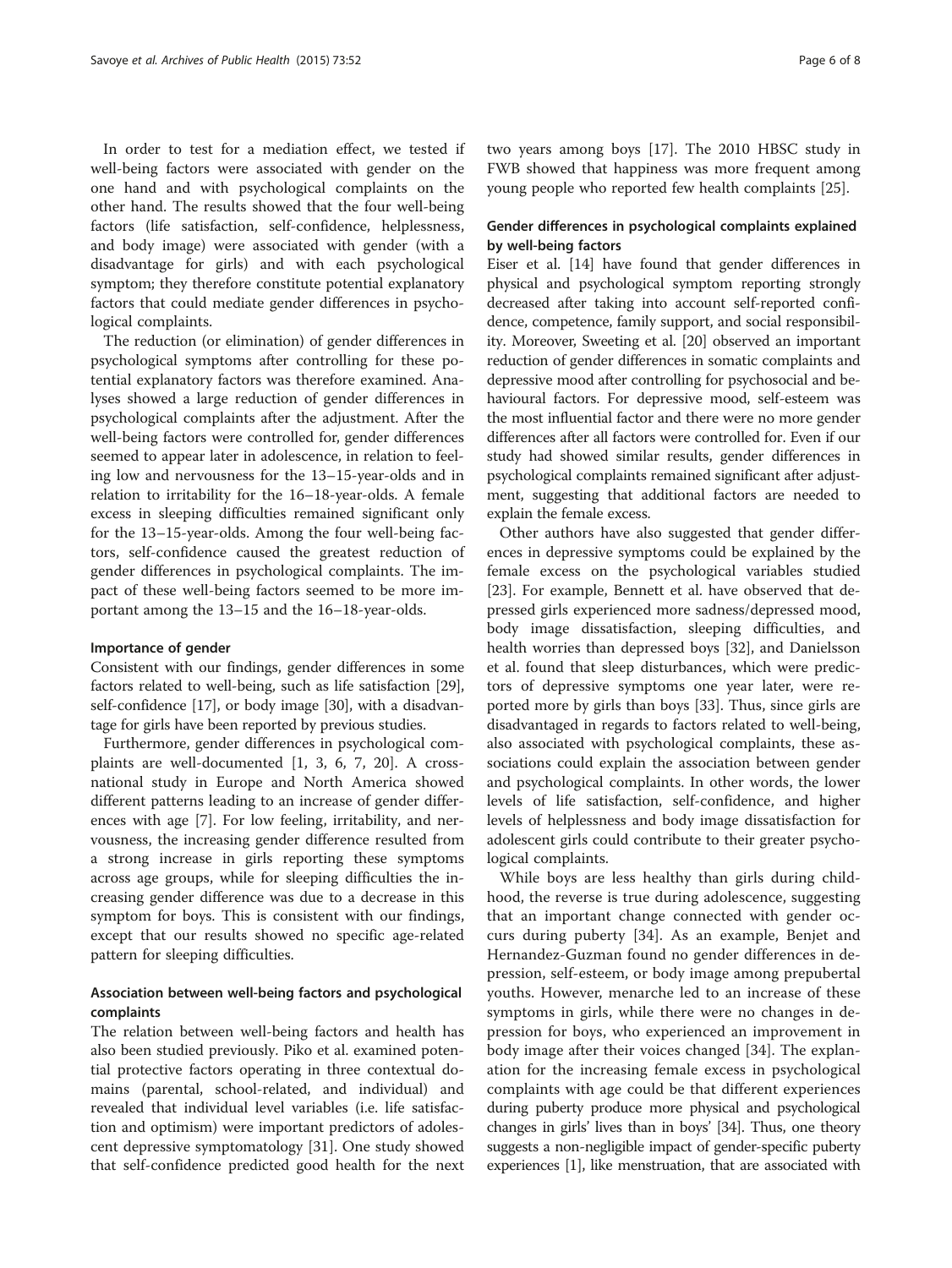<span id="page-6-0"></span>some physical and psychological symptoms for most girls (such as weight gain and body image dissatisfaction), but that are perceived in a positive way for boys [[35](#page-7-0)]. This could explain why, in our study, well-being factors explained a larger part of the gender difference in psychological complaints among the 13–15 and 16–18-year-olds than among the 19–22-year-olds.

Our study has several strengths and weaknesses. The good representativeness and the sample size are some of strengths of this study, as is the use of four health measures to reflect the psychological dimension of health [3]. Although this study focused on the impact of factors related to well-being, other factors have been related to psychological complaints. In addition to measures of well-being, measures related to demographic characteristics, psychosocial status, and puberty should be considered in future analyses. As HBSC is a transversal survey, there is no possibility of evidencing a causal link between the associations found, such as between wellbeing factors and psychological complaints. Longitudinal studies are necessary to better understand the relationship between the factors studied and the psychological symptoms, but also to understand the effect of age from a developmental perspective.

#### Conclusions

This study showed that factors related to well-being could mediate gender differences in psychological symptoms, and pointed to the importance of taking into account well-being factors in the analyses of the aetiology of gender differences in psychological health symptoms. However, our results suggested that future research should explore additional explanations for gender differences in psychological symptoms. These are necessary to more fully understand the origins of these differences.

#### Abbreviations

95 % CI: 95 % Confidence Interval; HBSC: Health Behaviour in School-aged Children; FWB: Wallonia-Brussels Federation; OR: Odds Ratio.

#### Competing interests

The authors declare that they have no competing interests.

#### Authors' contributions

NM and IG organized and supervised the conception and the acquisition of data of the Health Behaviour in School-aged Children (HBSC) survey in Wallonia-Brussels Federation. IS performed the statistical analysis, interpreted the results and drafted the manuscript. AL, MCB, NM and IG provided critical revision of manuscript for important intellectual content. All authors read and approved the final manuscript.

#### Acknowledgements

Wallonia-Brussels Federation provided financial support for the conduct of the Health Behaviour in School-aged Children (HBSC) study.

#### Author details

<sup>1</sup>Service d'Information Promotion Education Santé (SIPES), School of Public Health, Université Libre de Bruxelles (ULB), Bruxelles, Belgium. <sup>2</sup>Research Centre in Epidemiology, Biostatistics and Clinical Research, School of Public

Health, Université Libre de Bruxelles (ULB), Bruxelles, Belgium. <sup>3</sup>Institut de recherche en santé publique, Université de Montréal, Montréal, Canada.

## Received: 6 March 2015 Accepted: 7 October 2015 Published online: 21 December 2015

#### References

- Cavallo F, Zambon A, Borraccino A, Raven-Sieberer U, Torsheim T, Lemma P. Girls growing through adolescence have a higher risk of poor health. Qual Life Res. 2006;15(10):1577–85.
- 2. Currie C, Zanotti C, Morgan A, Currie D. Social determinants of health and well-being among young people. Health Behaviour in School-aged Children (HBSC) study: international report from the 2009/2010 survey. WHO Regional Office for Europe: Copenhagen; 2012.
- 3. Hetland J, Torsheim T, Aarø LE. Subjective health complaints in adolescence: dimensional structure and variation across gender and age. Scand J Public Health. 2002;30(3):223–30.
- 4. Levin KA, Currie C, Muldoon J. Mental well-being and subjective health of 11- to 15-year-old boys and girls in Scotland, 1994–2006. Eur J Public Health. 2009;19(6):605–10.
- 5. Saab H, Klinger D. School differences in adolescent health and wellbeing: Findings from the Canadian Health Behaviour in School-aged Children Study. Soc Sci Med. 2010;70(6):850–8.
- 6. Sweeting H, West P. Sex differences in health at ages 11, 13 and 15. Soc Sci Med. 2003;56(1):31–9.
- 7. Torsheim T, Ravens-Sieberer U, Hetland J, Välimaa R, Danielson M, Overpeck M. Cross-national variation of gender differences in adolescent subjective health in Europe and North America. Soc Sci Med. 2006;62(4):815–27.
- 8. Wiklund M, Malmgren-Olsson E-B, Öhman A, Bergström E, Fjellman-Wiklund A. Subjective health complaints in older adolescents are related to perceived stress, anxiety and gender–a cross-sectional school study in Northern Sweden. BMC Public Health. 2012;12(1):993.
- 9. Currie C, Nic Gabhainn S, Godeau E. C Roberts. Inequalities in young people's health: HBSC internationale report from the 2005/2006 Survey. Health Policy for Children and Adolescents, No.5. WHO Regional Office for Europe: Copenhagen, Denmark; 2008.
- 10. Haugland S, Wold B, Stevenson J, Aaroe LE, Woynarowska B. Subjective health complaints in adolescence A cross-national comparison of prevalence and dimensionality. Eur J Public Health. 2001;11(1):4–10.
- 11. Piko BF. Self-perceived health among adolescents: the role of gender and psychosocial factors. Eur J Pediatr. 2007;166(7):701–8.
- 12. Macintyre S, Hunt K, Sweeting H. Gender differences in health: Are things really as simple as they seem? Soc Sci Med. 1996;42(4):617–24.
- 13. Sweeting H. Reversals of fortune? Sex differences in health in childhood and adolescence. Soc Sci Med. 1995;40(1):77–90.
- 14. Eiser C, Havermans T, Eiser JR. The emergence during adolescence of gender differences in symptom reporting. J Adolesc. 1995;18(3):307–16.
- 15. Avison WR, Mcalpine DD. Gender differences in symptoms of depression among adolescents. J Health Soc Behav. 1992;33(2):77–96.
- 16. Laftman SB, Modin B. School-performance indicators and subjective health complaints: are there gender differences? Sociol Health Illn. 2012;34(2):608–25.
- 17. Jerdén L, Burell G, Stenlund H, Weinehall L, Bergström E. Gender Differences and Predictors of Self-Rated Health Development Among Swedish Adolescents. J Adolesc Health. 2011;48(2):143–50.
- 18. Gådin KG, Hammarström A. A possible contributor to the higher degree of girls reporting psychological symptoms compared with boys in grade nine? Eur J Public Health. 2005;15(4):380–5.
- 19. Rutter M, Caspi A, Moffitt TE. Using sex differences in psychopathology to study causal mechanisms: unifying issues and research strategies. J Child Psychol Psychiatry. 2003;44(8):1092–115.
- 20. Sweeting HN, West PB, Der GJ. Explanations for female excess psychosomatic symptoms in adolescence: evidence from a school-based cohort in the West of Scotland. BMC Public Health. 2007;7:298.
- 21. Lewinsohn PM, Roberts RE, Seeley JR, Rohde P, Gotlib IH, Hops H. Adolescent psychopathology: II. Psychosocial risk factors for depression. J Abnorm Psychol. 1994;103(2):302–15.
- 22. Petersen AC, Sarigiani PA, Kennedy RE. Adolescent depression: Why more girls? J Youth Adolesc. 1991;20(2):247–71.
- 23. Takakura M, Sakihara S. Gender Differences in the Association between Psychosocial Factors and Depressive Symptoms in Japanese Junior High School Students. J Epidemiol. 2000;10(6):383–91.